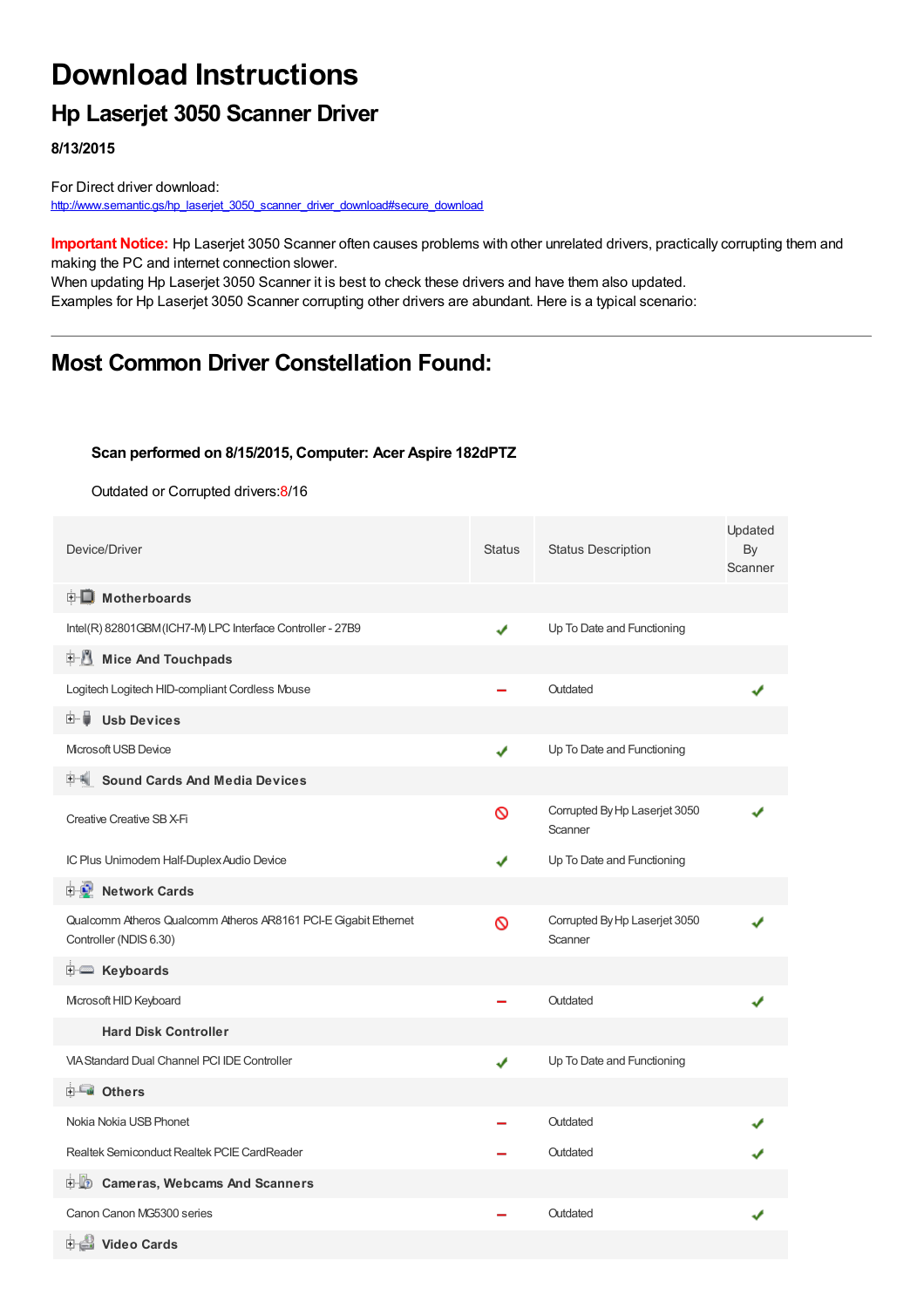| ATI RADEON X300 Series                            |   | Up To Date and Functioning               |
|---------------------------------------------------|---|------------------------------------------|
| <b>Input Devices</b><br><b>E-la</b>               |   |                                          |
| KME USB-brugerstyret inputenhed (HID)             | ര | Corrupted By Hp Laserjet 3050<br>Scanner |
| <b>E-TP</b> Port Devices                          |   |                                          |
| MediaTek MediaTek PreLoader USB VCOM Port (COM51) |   | Up To Date and Functioning               |
| <b>E</b> Monitors                                 |   |                                          |
| Sony Digital Flat Panel (1024x768)                | J | Up To Date and Functioning               |
| 中国 Mobile Phones And Portable Devices             |   |                                          |
| <b>Acer NOKIA</b>                                 |   | Up To Date and Functioning               |

## **Hp Laserjet 3050 Scanner Driver Models:**

| <b>Driver Model</b>                          | <b>Original</b><br><b>Upload Date</b> | Last<br><b>Modification</b> | <b>Driver File</b>                           | <b>File</b><br><b>Size</b> | <b>Most Compatible</b><br><b>Computer Model</b> | <b>Availabilty To</b><br><b>Scanner</b> |
|----------------------------------------------|---------------------------------------|-----------------------------|----------------------------------------------|----------------------------|-------------------------------------------------|-----------------------------------------|
| <b>Hp Laserjet 3050 Scanner</b><br>41.171.19 | 12/3/2014                             | 8/8/2015                    | hp_laserjet_3050_scanner-<br>41.171.19.exe   |                            | 186kb Lenovo ThinkPad X60s,                     | ✔                                       |
| Hp Laserjet 3050 Scanner<br>R61.1768         | 8/16/2014                             | 8/11/2015                   | ugjewyh-r61.1768.exe                         | 84kb                       | Compaq EP103AA-ABU<br>SR1709UK GB610,           | ✔                                       |
| Hp Laserjet 3050 Scanner<br>Q71.192.10       | 8/28/2014                             | 8/9/2015                    | uoe-q71.192.10.exe                           |                            | 199kb Panasonic CF-19FHLAXAM                    | ✔                                       |
| Hp Laserjet 3050 Scanner<br>421.11.12        | 7/31/2014                             | 8/4/2015                    | hp_laserjet_3050_scanner-<br>421.11.12.exe   |                            | 144kb Fujitsu PRIMERGY TX150,                   | ✔                                       |
| Hp Laserjet 3050 Scanner<br>1.12044          | 1/23/2015                             | 8/10/2015                   | hp_laserjet_3050_scanner-<br>1.12044.exe     | 42kb                       | Compag KY775AA-AB1<br><b>CC3010KL,</b>          |                                         |
| Hp Laserjet 3050 Scanner<br>163884           | 12/5/2014                             | 8/10/2015                   | elvm-i63884.exe                              |                            | 101kb NEC PC-VN470GS6R                          |                                         |
| Hp Laserjet 3050 Scanner<br>2.11.1994        | 1/14/2015                             | 8/7/2015                    | hp_laserjet_3050_scanner-<br>2.11.1994.exe   |                            | 67kb HPFR515AA-AB9 m9470pt,                     | ✔                                       |
| Hp Laserjet 3050 Scanner<br>2.11.12.190      | 10/3/2014                             | 8/10/2015                   | sricp-2.11.12.190.exe                        |                            | 154kb Sony VGN-FW41E_H,                         | ✔                                       |
| Hp Laserjet 3050 Scanner<br>81.1837          | 8/22/2014                             | 8/6/2015                    | hp laserjet 3050 scanner-<br>81.1837.exe     |                            | 93kb Acer Veriton M-480G,                       | ✔                                       |
| Hp Laserjet 3050 Scanner<br>70836            | 9/28/2014                             | 8/11/2015                   | hp_laserjet_3050_scanner-<br>70836.exe       |                            | 136kb NEC PC-GL20ESYG5,                         | ✔                                       |
| Hp Laserjet 3050 Scanner<br>W231.122.1       | 11/17/2014                            | 8/9/2015                    | hp_laserjet_3050_scanner-<br>w231.122.1.exe  |                            | 191kb Fujitsu FMVA0300C,                        | ✔                                       |
| Hp Laserjet 3050 Scanner<br>R7202.12.1       | 10/27/2014                            | 8/11/2015                   | hp_laserjet_3050_scanner-<br>r7202.12.1.exe  | 125kb                      | Packard Bell ISTART MC 9100 AIO<br>EU.          |                                         |
| Hp Laserjet 3050 Scanner<br>N82031.1         | 7/22/2014                             | 8/7/2015                    | hp laserjet 3050 scanner-<br>n82031.1.exe    | 54kb                       | HPFJ440AA-UUW s3542.sc,                         | ✔                                       |
| Hp Laserjet 3050 Scanner<br>71.172.13        | 12/16/2014                            | 8/8/2015                    | hp_laserjet_3050_scanner-<br>71.172.13.exe   |                            | 188kb HP P6562es,                               | J                                       |
| Hp Laserjet 3050 Scanner<br>71.1663          | 11/1/2014                             | 8/10/2015                   | hp_laserjet_3050_scanner-<br>71.1663.exe     |                            | 200kb Anhoch Goliath XD630,                     | ✔                                       |
| Hp Laserjet 3050 Scanner<br>41.11.11.18      | 1/8/2015                              | 8/13/2015                   | hp laserjet 3050 scanner-<br>41.11.11.18.exe | 77kb                       | Sony SVS13A15GDB,                               |                                         |
| <b>Hp Laserjet 3050 Scanner</b><br>X31.1628  | 1/22/2015                             | 8/6/2015                    | hp_laserjet_3050_scanner-<br>x31.1628.exe    |                            | 194kb IBM ThinkPad T30,                         | ✔                                       |
| Hp Laserjet 3050 Scanner<br>70438            | 8/11/2014                             | 8/12/2015                   | hp_laserjet_3050_scanner-<br>70438.exe       |                            | 149kb IBM84822RU,                               |                                         |
| <b>Hp Laserjet 3050 Scanner</b><br>P1.1687   | 1/16/2015                             | 8/11/2015                   | hp laserjet 3050 scanner-<br>p1.1687.exe     |                            | 206kb HPKJ417AA-AB4 s3480d,                     | ✔                                       |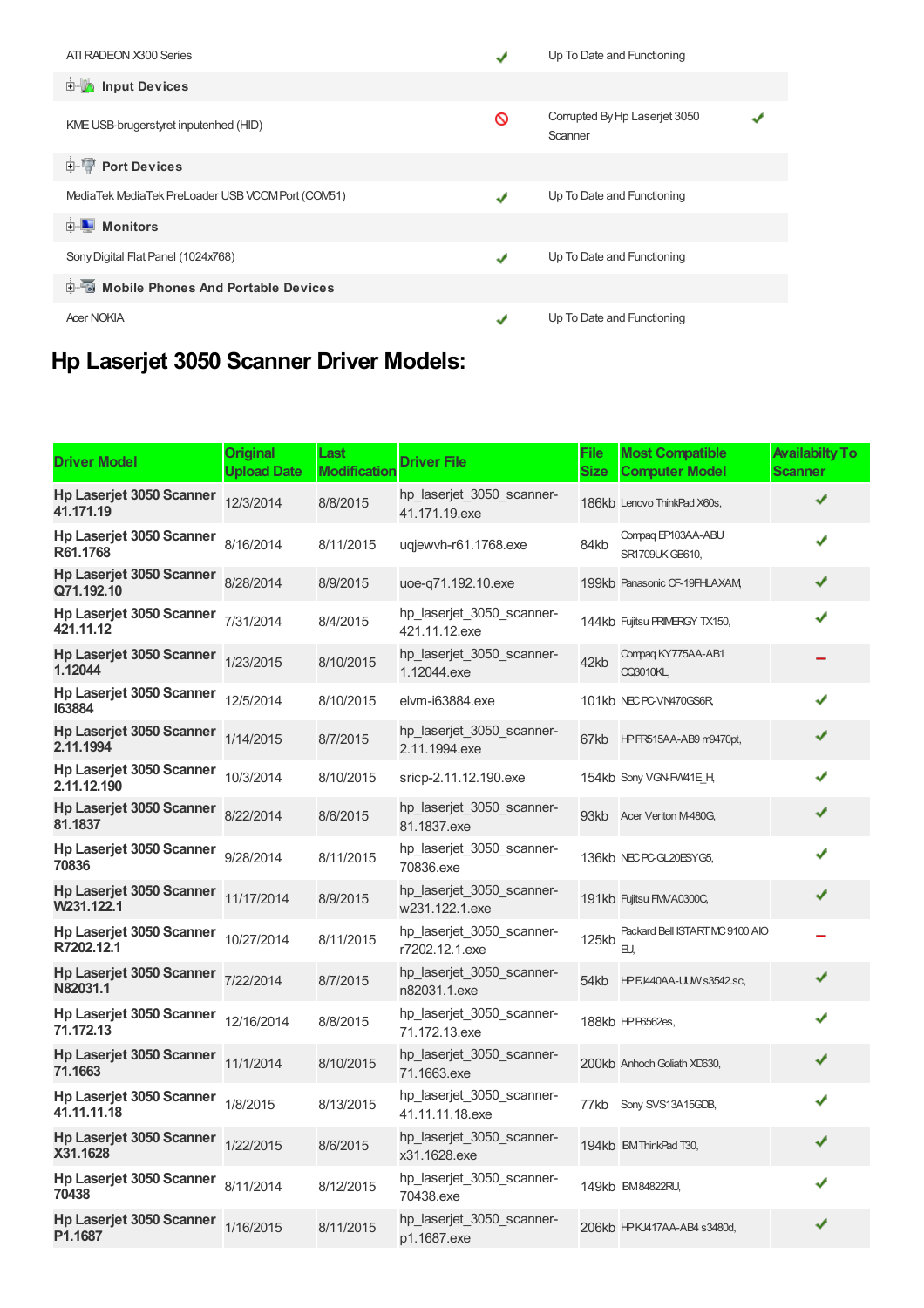| Hp Laserjet 3050 Scanner 1/26/2015<br>2.12446   |            | 8/11/2015 | hp_laserjet_3050_scanner-<br>2.12446.exe      | 193kb MTAC 9008D,                    | ✔ |
|-------------------------------------------------|------------|-----------|-----------------------------------------------|--------------------------------------|---|
| <b>Hp Laserjet 3050 Scanner</b><br>832.123      | 11/24/2014 | 8/10/2015 | hp_laserjet_3050_scanner-<br>832.123.exe      | 101kb IBM6223Y32,                    | ✔ |
| Hp Laserjet 3050 Scanner<br>1232.11.14          | 9/10/2014  | 8/12/2015 | hp laserjet 3050 scanner-<br>i232.11.14.exe   | 81kb HPKN476AA-ACB m9250.ru,         | ✔ |
| <b>Hp Laserjet 3050 Scanner</b><br>71.1622      | 12/25/2014 | 8/11/2015 | nkeezhqtc-71.1622.exe                         | LG P1-J555R<br>48kb                  | ✔ |
| Hp Laserjet 3050 Scanner<br>31.1692.1           | 11/14/2014 | 8/9/2015  | hp_laserjet_3050_scanner-<br>31.1692.1.exe    | 106kb IBM8315B1U,                    | ✔ |
| Hp Laserjet 3050 Scanner<br>31.1270             | 8/13/2014  | 8/9/2015  | hp_laserjet_3050_scanner-<br>31.1270.exe      | 108kb Gateway EC1457U,               | ✔ |
| Hp Laserjet 3050 Scanner<br>60920               | 12/21/2014 | 8/6/2015  | hp_laserjet_3050_scanner-<br>60920.exe        | 132kb HP810-190ip,                   | ✔ |
| <b>Hp Laserjet 3050 Scanner</b><br>U2.122.12.13 | 8/21/2014  | 8/6/2015  | hp_laserjet_3050_scanner-<br>u2.122.12.13.exe | Sony VGN-BX760P,<br>83kb             | ✔ |
| Hp Laserjet 3050 Scanner<br>P70382              | 1/26/2015  | 8/8/2015  | hp laserjet 3050 scanner-<br>p70382.exe       | 208kb Lenovo 20B7S07L00.             | ✔ |
| <b>Hp Laserjet 3050 Scanner</b><br>V1.1464      | 8/26/2014  | 8/5/2015  | sfhos-v1.1464.exe                             | 24kb HP Compaq Presario Notebook PC, |   |
| Hp Laserjet 3050 Scanner<br>1.191.12.1          | 12/21/2014 | 8/8/2015  | hp_laserjet_3050_scanner-<br>1.191.12.1.exe   | 113kb IBM ThinkPad Z60t,             | ✔ |
| Hp Laserjet 3050 Scanner<br>2.131.171.1         | 8/20/2014  | 8/6/2015  | hp_laserjet_3050_scanner-<br>2.131.171.1.exe  | 172kb HPVD019AA-UUWp6110sc,          | ✔ |
| Hp Laserjet 3050 Scanner<br>302.11.10           | 8/23/2014  | 8/8/2015  | hp_laserjet_3050_scanner-<br>302.11.10.exe    | 179kb HPKC707AA-ABEm9079.es,         | ✔ |
| <b>Hp Laserjet 3050 Scanner</b><br>1.121.102.1  | 7/29/2014  | 8/9/2015  | hp_laserjet_3050_scanner-<br>1.121.102.1.exe  | 104kb IBM2724NMD,                    | ✔ |
| Hp Laserjet 3050 Scanner<br>63926               | 9/19/2014  | 8/10/2015 | hp laserjet 3050 scanner-<br>63926.exe        | 126kb NEC PC-GV18YCZR6,              | ✔ |
| Hp Laserjet 3050 Scanner<br>63382               | 8/2/2014   | 8/12/2015 | hp_laserjet_3050_scanner-<br>63382.exe        | 184kb RMPc RMDESKTOP 201,            |   |

### **Typical Driver constellation for scanned computers:**

#### **Data derived from 1108 scans made on these 625 computers from 7/24/2014 to 7/31/2015:**

Sony SVL2412Z1EB, LG R480-K.APC2BA3, HP FJ454AA-AC4 s3620b, Sony VGC-LS31N, HP HP Compaq 6515b, Fujitsu FMMF50WWJ, Lenovo 9622W4D, Fujitsu FMWMS277, Exper DIAMONDW-539, Sony VGN-A290, HP HP Compaq 6730s, HP PN065AA-ABA Z540, HP NC829AAR-ABA a6857c, LG G1-223YA2, Fujitsu FMMT5FT4, Panasonic CF-S9LWGJDS, RadiSys C2SBM, HP 200-5410es, Toshiba SATELLITE P300-160, NEC PC-MY25XRGJTCBE, Fujitsu FMVA56CWG, Toshiba SATELLITE PROL770-149, Lenovo 10245BG, HP HP 2000-150CANotebook PC, HP PX569AA-ABY w5080.dk, Acer A7600U, LG LE50-5B142T, HP VN470AA-UUZ m9837ch, LGR490-KR7WK,HPEP187AA-UUZt3319.ch, SonyVGN-BX745FN, Toshiba IS1462B, ARCELIK1UU-ANB586 A2MT, SonyVPCCW18FG,HPRX881AA-ABA m8000, SonyVGN-FW455J,DakTech DTGM5,HPVN310AA-UUGHPE-020be, SonyPCV-RZ211,HP23-f390,Dell PowerVaultNX3200, PanasonicCF-30F3SAXAM,HP FL210AA-ABVa6512.me, Acer Aspire 5950G, HPHP ProBook 6445b, HP NC684AAR-ABA a6750y, Sony VGN-FW190CU, Toshiba SATELLITE L870-16L, HP VD042AA-ABF p6105f, HP Compaq 615, IBM2373K53, HP RR496AA-ABU s7710.uk, Sony VGN-NS21SR S, IBM2373NG8, Toshiba Dynabook TX/66HPK, HP H9-1187, LG E500-G.A2F1E1, Toshiba DynabookQosmio T750/T8BS, SonyVPCW12S1R, LGR560-CR20K,HPHPCompaq nx7300, PanasonicCF-SX1WEUHR, SonyVGN-NS240D, SonyVPCEG15FL, Lenovo 3484 - DBG, PanasonicCF-30F3SAXAM, SonyVGN-G21XP\_B, Acer TM7520, Packard Bell EasyNote LM83, Lenovo ThinkPad X130e, Lenovo ThinkPad T61, Supermicro X9DRL-7F,Compaq VT590AA-ABMCQ2404LA, LGR580-G.BP21P1, PanasonicCF-19AHNAHFL, Fujitsu MS-6318,HP23-d050xt, Lenovo ThinkCentre M92, Sony VGN-FS92S, ECS BAT-I, Lenovo 3484 - DBG, HP HP Pavilion g6-1a45ca, HP HP Compaq nc8230, Fujitsu FMMA8HEC, Sony VGN-NW305F, HP Presario 2200, LIGHTEDGE965GFEKR, Toshiba Satellite A130, SonySVE15116FJB, Acer PredatorG7760, LGLM50-34GB, SonyVNG-FE25TP,DakTech DTGM5,HP FR598AA-ABEIQ512es, CASPER CASPERPRO, MSIMS-6711, Dell Vostro 200, MTAC 9008D, Lenovo ThinkCentre A70, NEC PC-VL580CD1K, ASUS N81De, LG R405-ACPF1E1, Uniwill L51AI Serial, Toshiba SATELLITE C50-A-14V, Gateway SX2360, Sony VPCW21S1R, Acer TravelMate P455, HP Compaq 6200 Pro SFF PC, IBM 818743F, LGR560-UAPW3E, NEC EASYNOTE PB41Q00006, JDL NOTE UL, Fujitsu LIFEBOOKS7020, Fujitsu FMLRA70, Packard Bell ISTART B4005, HP HP Compaq 6510b, Fujitsu FMMB75ST, Sony VGN-NS20M S, Acer Veriton M200-Q57, Sony VGN-CS31Z\_Q, Packard Bell IMEDIAJ4715 AIO, HP HP Compaq n6120, Lenovo 20B6CTO1WW, HP EJ161AA-UUZ t3220.ch, Compaq EG735AA-ABH SR1560NL NL530, Acer Aspire L3600, WIPRO WIV37455-0798, NEC PC-MK33LLZZUFJF, Panasonic CF-19TH1H1QW, Toshiba SATELLITE C855-23Z, Fujitsu FMMS3EE, Toshiba SATELLITE C670-13Q, Sony VPCEA47EC, HP EP127AA-ABD a123I, HP A0316001,HPP9879A-ABG713a,HPRR521AA-UUWs7720.sc,GatewayE-9520T,HPNB939AA-ABFIQ525f,HPPX635AA-ABUt3040.uk,Compaq FR664AA-ABF SR5617FR, HP H9-1050sc, HP EY906AA-ABZ s7510.it, Toshiba Dynabook T350/56AB, HP Pavilion dv2854ca, MSI MS-9A45, Samsung SX60P, Acer Veriton L670, HP HP Pavilion dv9500 Notebook PC, HP PX568AA-ABYt3040.dk, Advent DT1404, IBM8307SGY, Compaq PX697AA-ABZSR1419ITIT520, IBMLenovo ThinkServer TD200 -[38173GG, SonyVGN-A317S,HPProLiantDL360G3,HPHPPavilion dv9660 Notebook PC,HPLX909ES#ABZ, Acer Aspire 1825PTZ, IBM8215A64, Sony SVE14123CBP, HPHP Pavilion ze2000, NEC PC-MY30AEZ5D6T6, Sony SVT21219DJB, Lenovo FL6AXXX, DIXONSXP Philips Freevents, Fujitsu FMMFB70RG, Sony VGN-NS190J, LGR710-S.AP55V, SonyVGN-TZ37LN\_R, Positivo POS-EC945AL, IBM81387HG, Packard Bell EASYNOTE\_MX52-B-070, LGR580-U.ARC2BT,Compaq GN547AA-AC4 SG3110BR, IBM18669MG, Toshiba SP4320, IBM2373WMZ, LGR490-KR7WK, ARLTComputer Produkte Mr. Whisper XR3,HPHPCompaq nx8220, LG R490-KR6WK,Compaq PW505AA-ABASR1410NXNA520, Acer TravelMate 2460, SonyVGN-AR91PS, ATALZAGAMEBOX, ASUSRS162-E4/RX4,HPGG700AA-UUW s3140.sc, HPG5310be-m, HPD7222T-ABAA350E, HPP6210y-ABANY545AA, IBMThinkPad R51e, HPHP Pavilion dv6000, IBM8183DGU, NECPC-GL20ESYG5, Acer Aspire 9110, Dell L550cx, Packard Bell IMEDIAMC 5303, HP PRES NB CQ50-112EO, LG FE-225JE1, Packard Bell IMEDIAD5230 BE, Fujitsu FMMLRD50P, Ipex I.T.G Havre series, Fujitsu FMVF52CTWG, HPH9-1386, NEC PC-VX500BD, Packard Bell IMEDIAJ9004, Fujitsu D3161-B1, LGR490-K.AFE3BZ, HPHP Compaq dx6120 MT, NEC EASYNOTE P910R00406, Panasonic CF-52ELNFQAM, HP P8652A-ABF 722, LG F1-2242HS, Toshiba Satellite C850D-DSK, Toshiba Satellite 2455, MSI MS-6508, HPPY142AA-AB3 w5180d,HPEG158AA-ABFm7171.f,Hora Hora4000, Packard Bell IMEDIAD9351 AIO,HP23-b030ef, Toshiba TECRAR10, Lenovo ThinkCentre A61, Acer Aspire 9810, Supermicro P8SCT, Fujitsu ESPRIMO E5731, Packard Bell IMEDIA H5689, IBM 26523CU, Gigabyte 945GDS1, Fujitsu FMLX70WDJ, HP WC702AA-UUGHPE-130be, PanasonicCF-31UEUJDDA, Packard Bell IMEDIAD9351 AIO, PanasonicCF-R3DW1AXS,HPFQ562AA-A2L m9500f,HPKP266AA-ABZa6431.it, Fujitsu LIFEBOOK NH532, Acer Aspire M5800, IBM8305VBG, Notebook MM2260, Gigabyte GA-6FASV1, Extracomputer D3230-B1, Viglen GENIE D850EMV2, Lenovo ThinkPad R60e, Gateway FX4710-UB802A, Toshiba Dynabook T351/57CRD, Dell BlackfordESB2, Toshiba SATELLITE C55-A-1CR, Sony SVT131190S, HP P6640ch,